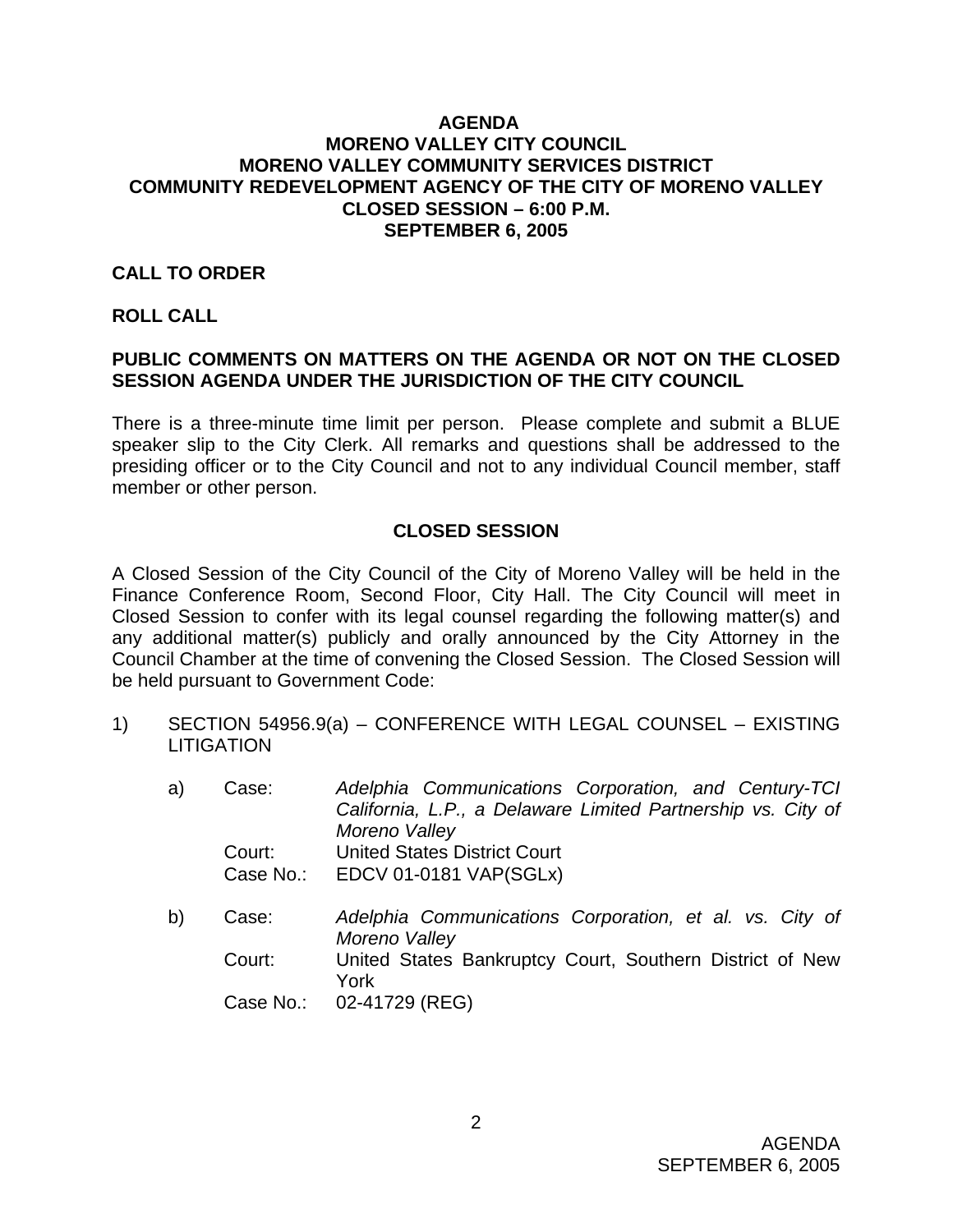c) Case: *Rios, et al. vs. Suapaia, et al.* Court: Riverside Superior Court Case No: RIC 415258 d) Case: *Stacy Stillwell v. City of Moreno Valley*  Court: Riverside Superior Court Case No.: RIC 408908 e) Case: *Fitch v. City of Moreno Valley, et al.*  Court: Riverside Superior Court Case No.: RIC 414978 f) Case: *Joe & Joyce Teague v. City of Moreno Valley, et al.*  Court: United States District Court for the Central District of California Case No.: EDCV 04-00926 TJH (MC) g) Case: *Webb v. City of Moreno Valley, et al.*  Court: Riverside Superior Court Case No.: RIC 426839 h) Case: *Black v. City of Moreno Valley, et al.*  Court: Riverside Superior Court Case No.: RIC 426540 i) Case: *Bond Blacktop v. City of Moreno Valley* **Court:** Riverside Superior Court Case No.: RIC 423517 j) Case: *Rados vs. City of Moreno Valley*  Court: Riverside Superior Court Case No.: RIC 425323 k) Case: *Monaco v. City of Moreno Valley, et al.* Court: Riverside Superior Court Case No.: RIC 428221 l) Case: *Blough v. City of Moreno Valley, et al.* Court: Riverside Small Claims Case No.: RIS 173412 m) Case: *Mireles & Beeler v. City of Moreno Valley, et al.* **Court:** Riverside Superior Court Case No.: RIC 433878